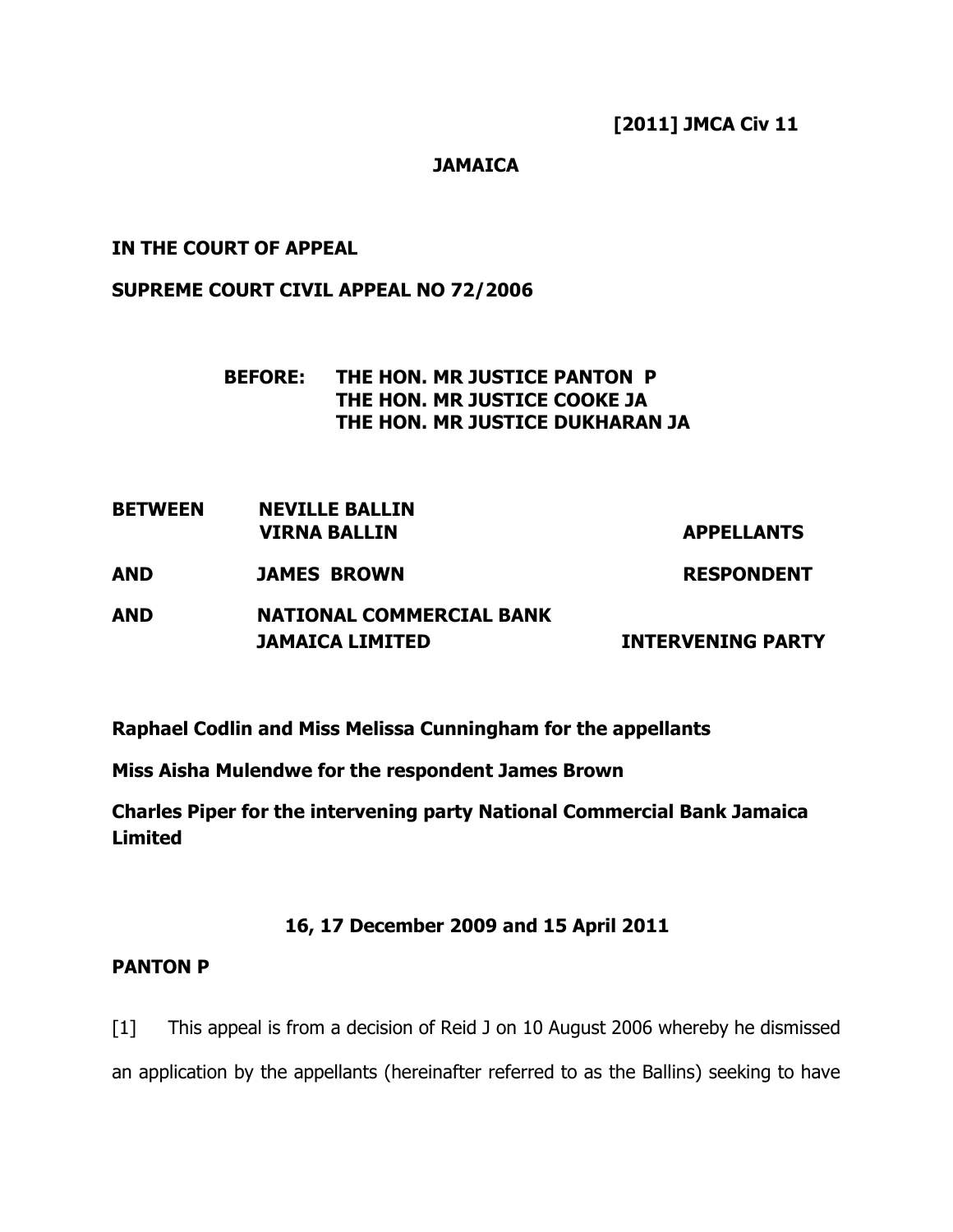National Commercial Bank Jamaica Limited hand over the duplicate certificate of title in respect of certain property in which all parties to the appeal are interested, even if they do not all have a legal or equitable interest therein.

[2] In a suit filed in 1990, the Ballins had sought specific performance of an agreement that they had entered into with the respondent Mr James Brown in respect of land registered at Volume 1063 Folio 926 in the Register Book of Titles in the name of Mr Brown. On 3 October 1996, judgment was entered by Ellis J in favour of the Ballins, not for specific performance but rather for damages in the sum of \$1,736,870.00 plus interest @ 27% per annum from 29 November 1990.

[3] Efforts on the part of the Ballins to receive the fruits of this judgment have failed so far. The first attempt was the issuance of a writ of seizure and sale on 31 October 1996, but that was returned unexecuted on the basis of 'no assets'. Since then, the Ballins have focused their attention on recovering the judgment debt through the execution of process on the said land that was the subject of the agreement. In doing so, they have filed a series of court procedures which culminated in the judgment of Reid J.

[4] The record of appeal indicates that on 3 October 1989, the land in question was transferred to the respondent Brown for a consideration of \$90,000.00. On 22 January 1990, mortgage number 606280 was registered over the property in favour of Mutual Security Bank Limited as security for \$600,000.00. A caveat dated 10 September 1990 was lodged by the Ballins.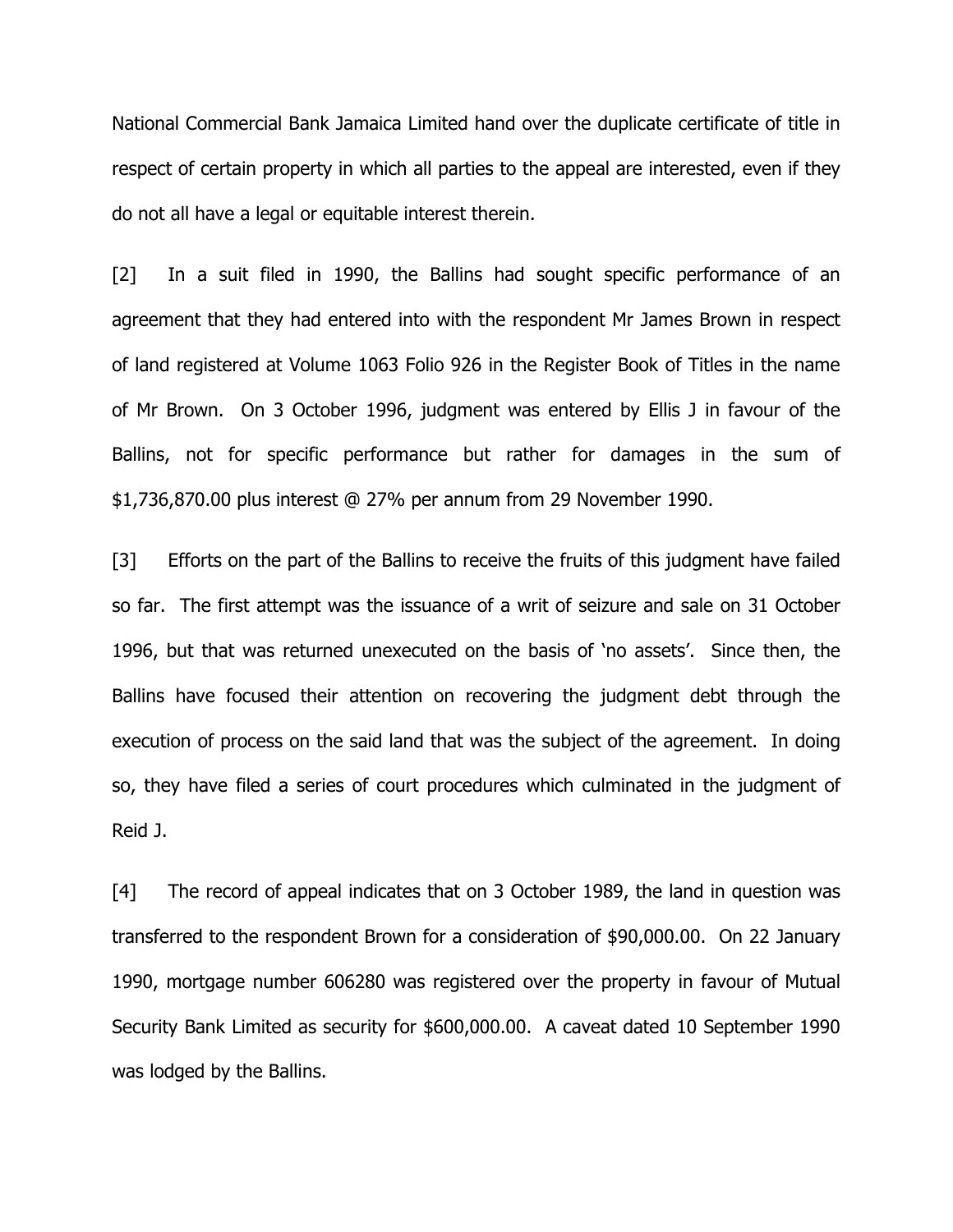[5] On 30 June 1997, a "summons to execute judgment" came on for hearing before Theobalds J. The order made thereon is recorded thus:

"BY CONSENT IT IS HEREBY ORDERED:

 That without seeking any Order against the Land at this stage the matter be referred to the Registrar."

The next step was the issuance of a summons dated 16 October 1997 for the Registrar to carry out the inquiries ordered by Theobalds J. There followed an order by Theobalds J on 12 August 1998 for the sale of the land and for the proceeds to be applied in satisfaction of the judgment entered in favour of the Ballins. By then, the judgment debt had soared to \$7,029,460.00.

[6] In keeping with the order for sale, an auction was advertised for 1 April 1999. However, on 31 March 1999, Reid J made an ex parte order postponing same for a period of seven days. The respondent Brown gave the usual undertaking as to damages. The next significant step was the making of an order by Reckord J on 5 July 2000, whereby it was ordered that the land registered at Volume 1063 Folio 926 of the Register Book of Titles be offered for sale by private treaty under the same conditions of sale imposed for the sale at public auction. An appeal was filed to set aside this order of Reckord J but the appeal was dismissed and the order of Reckord J affirmed by this court on 24 October 2001.

[7] On 8 November 2004, Sykes J (Ag) (as he then was) ordered the sale of the property to Peter Grant McMaster and Elaine Veronica McMaster. This order was made after the learned judge had heard submissions on behalf of the Ballins and the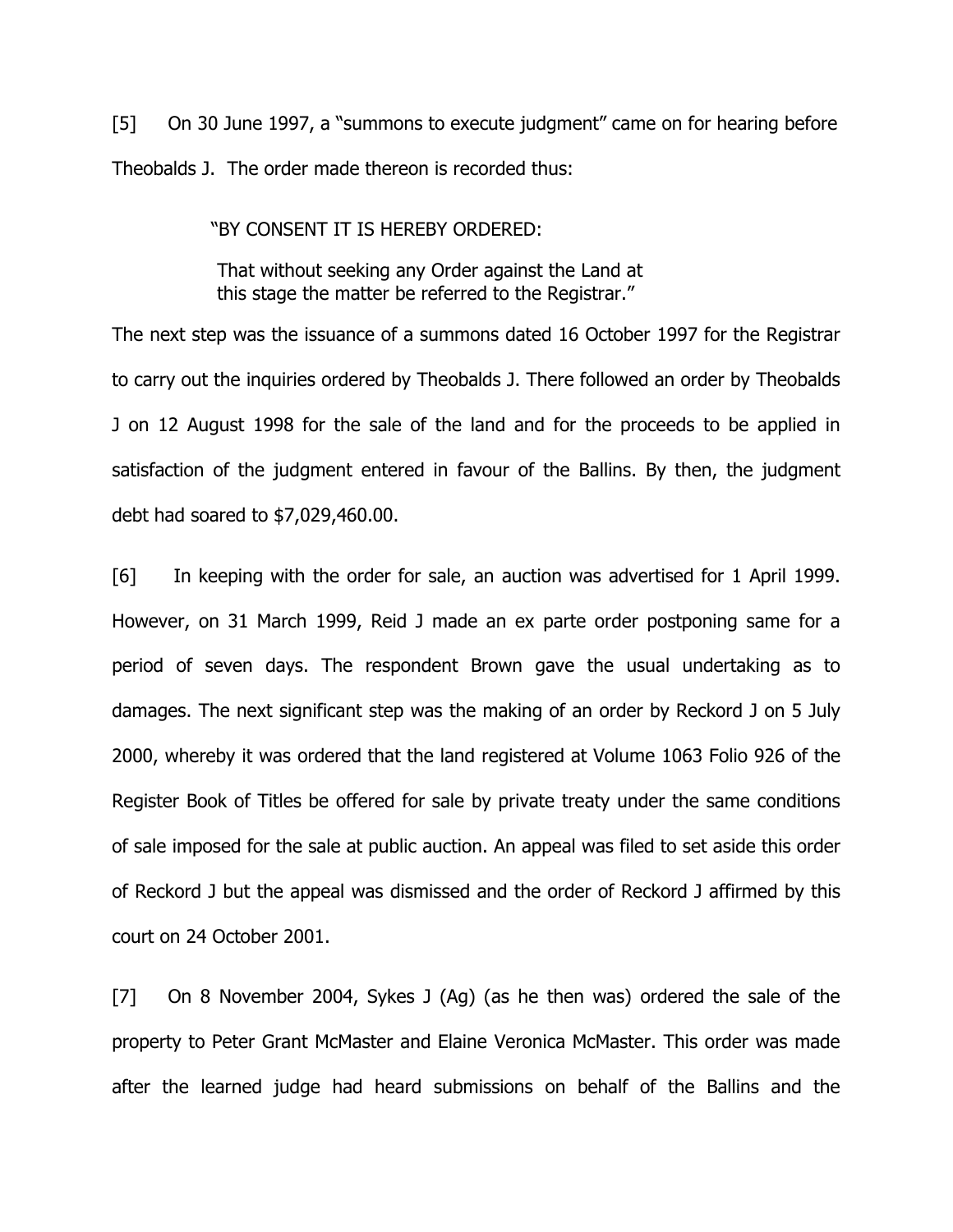respondent Brown. The learned judge ordered that a binding agreement be prepared and executed within 21 days of the date of the order. The attorney-at-law for Mr Brown was given carriage of sale and the parties were to return to the court within 60 days of the order for any further directions that they thought necessary. If the vendor refused to execute the agreement for sale, the Registrar of the Supreme Court was empowered to execute same.

[8] By a letter dated 11 January 1995, Mutual Security Bank Limited, Spanish Town Branch, through its loans officer, wrote to the manager of National Commercial Bank Limited, Morant Bay, enclosing the certificate of title and discharge of mortgage in respect of the property, and requesting that the said manager sign and return the duplicate of the letter as an acknowledgment of receipt. However, National Commercial Bank Jamaica Limited (successor in title to Mutual Security Bank Limited) filed a claim in 2004 against James Brown alleging that mortgage number 606280 and subsequent mortgages endorsed on the said title were still then outstanding and that Mr Brown had defaulted in respect of his payments. On 28 January 2005, judgment in default was entered in favour of National Commercial Bank Jamaica Limited against Mr Brown and Arizon Inn Limited for the sum of \$12,253,187.24 with interest at the rate of 12% per annum (p. 298 of the record).

[9] In a notice of application for court orders dated 11 July 2005, the Ballins sought the following orders:

> "1. That mortgage number 606280 which was granted to James Brown and registered on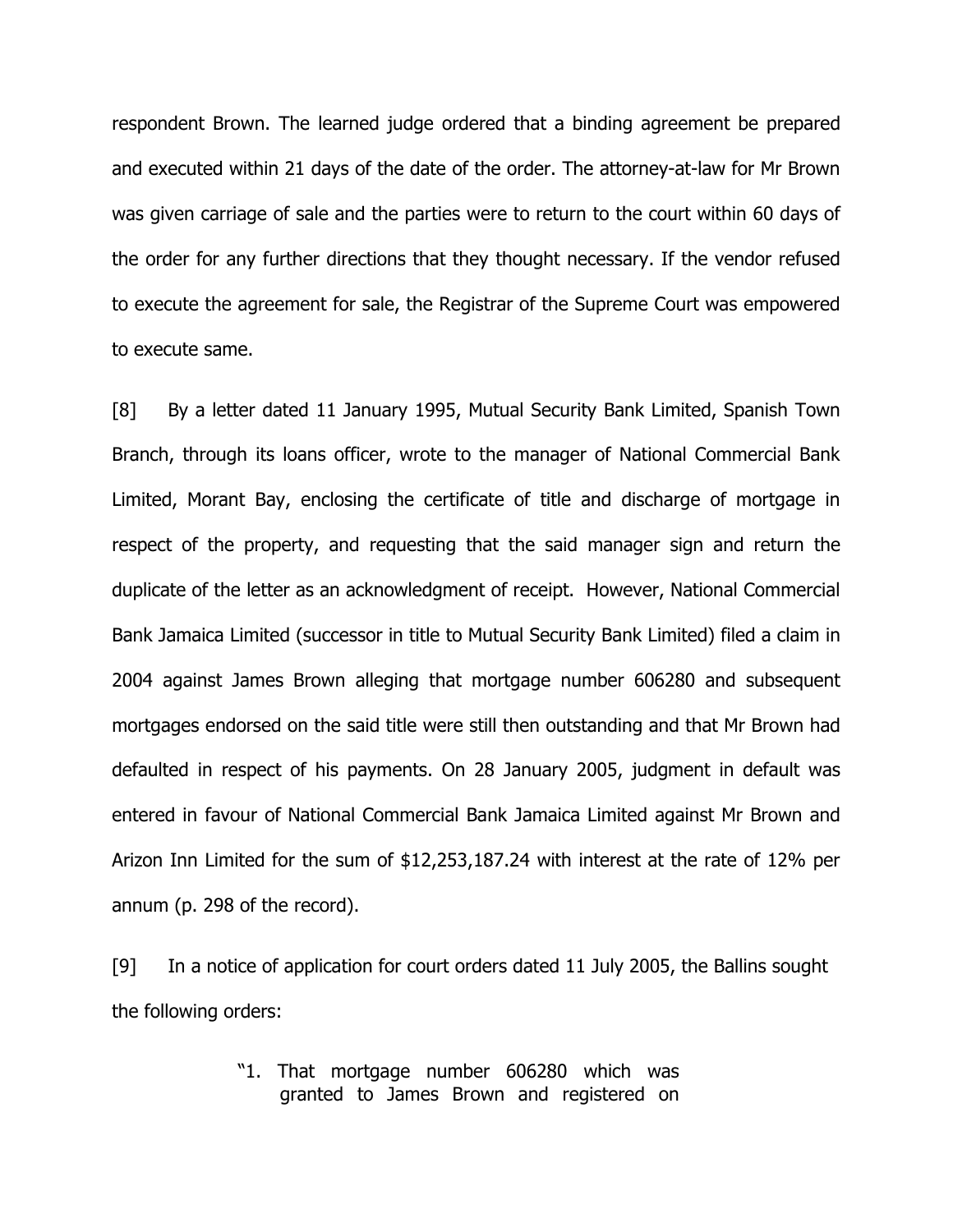Duplicate Certificate of Title registered at Volume 1063 Folio 926 of the Register Book of Titles was fully paid up and ought to have been discharged by Mutual Security Bank.

- 2. That National Commercial Bank was notified of the order for sale pronounced herein by His Lordship Mr. Justice Theobalds on the  $12<sup>th</sup>$  of August 1998.
- 3. That National Commercial Bank, which is holding the Duplicate Certificate of Title as aforesaid, may be directed to hand over same to the Attorneys at Law acting for James Brown or Neville and Virna Ballin.
- 4. That this Honourable Court may grant such further and other relief to the application as the Honourable Court deems fit."

[10] National Commercial Bank Jamaica Limited was notified of this application which was adjudicated on by Reid J and which resulted in these proceedings before us. However, between the filing of the notice of application for court orders and the determination by Reid J there was a consent order made by Dukharan J on 24 August 2005, on yet another notice of application for court order. Dukharan J ordered as follows:

- 1. the sale that had been earlier ordered by the court should proceed;
- 2. the net proceeds of the sale should be held in an interest bearing account in the names of the attorneys-at-law on the record;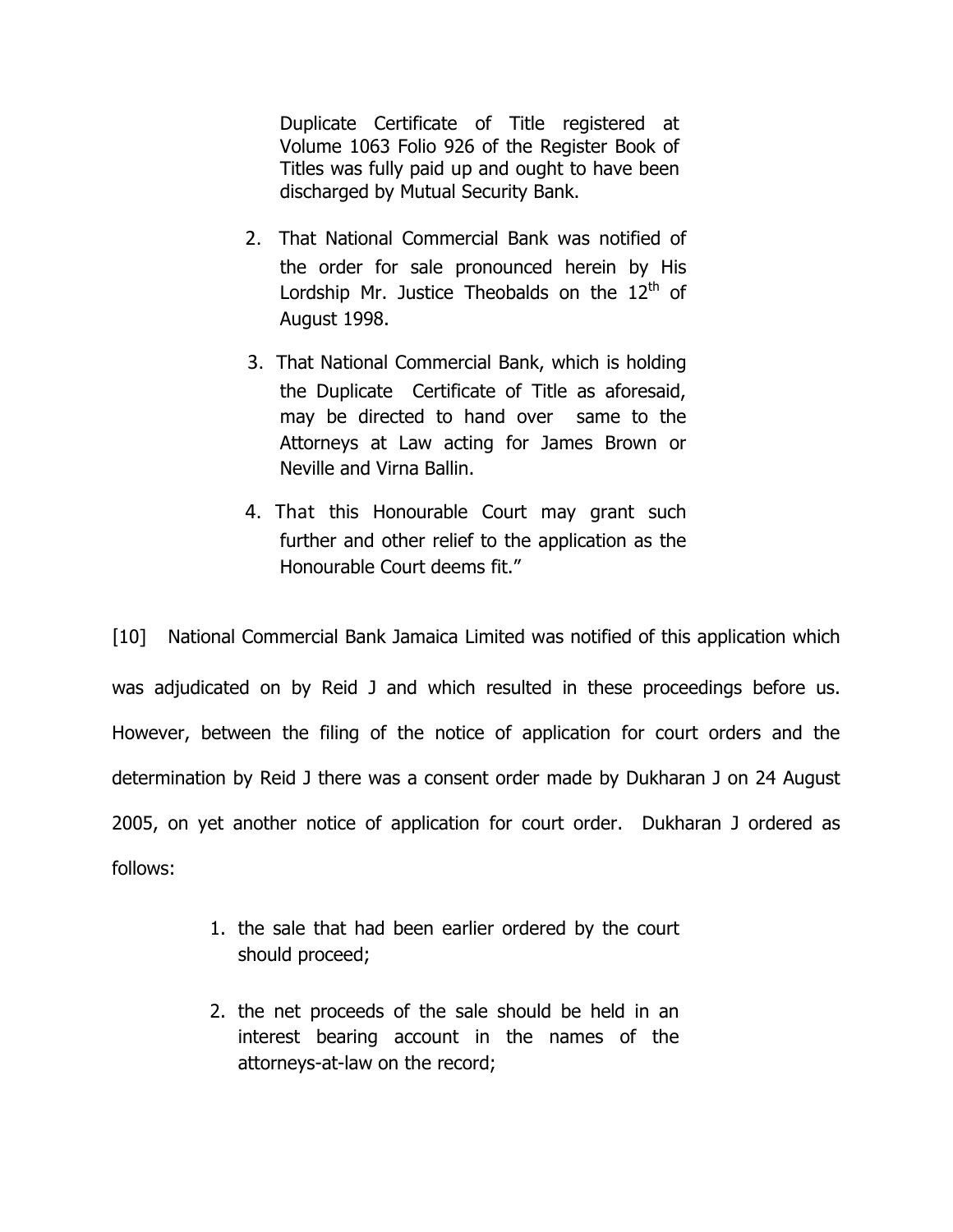- 3. the National Commercial Bank should, without prejudice to its rights, issue full discharge of the mortgages registered on the title to enable completion of the sale; and
- 4. the National Commercial Bank is at liberty to produce to the Court such evidence as it may possess to substantiate its claim against the net proceeds of sale.

[11] In order to complete the picture, it should be noted that, by letter dated 15 November 1990, the Ballins had written to the manager of the Spanish Town branch of Mutual Security Bank Limited in the following terms:

> "As you are aware the proceeds of the above mortgage loan were paid to Ocean Terrace Inn of which Company we are shareholders. As quarantors of the loan we have an interest in the subject matter of the mortgage and therefore request that if at any time you propose to exercise your Powers of Sale under the mortgage, you so advise us and we hereby give our undertaking in such event to settle the arrears owed to you." (p. 239 of the record)

The loan that was being referred to in this letter was that which had been granted in 1989. However, as indicated earlier, subsequent loans were granted to Mr Brown using the said land as security. This is evidenced by the letter of commitment dated 11 October 1996 addressed to, and accepted by, Mr Brown (p. 267 of the record). That letter confirmed the granting of a legal mortgage over the land. Mr Brown acknowledged the existence of two mortgages registered on 22 January 1990 and 26 August 1991 respectively in favour of Mutual Security Bank Limited, and one registered on 7 December 1993 in favour of National Commercial Bank Jamaica Limited.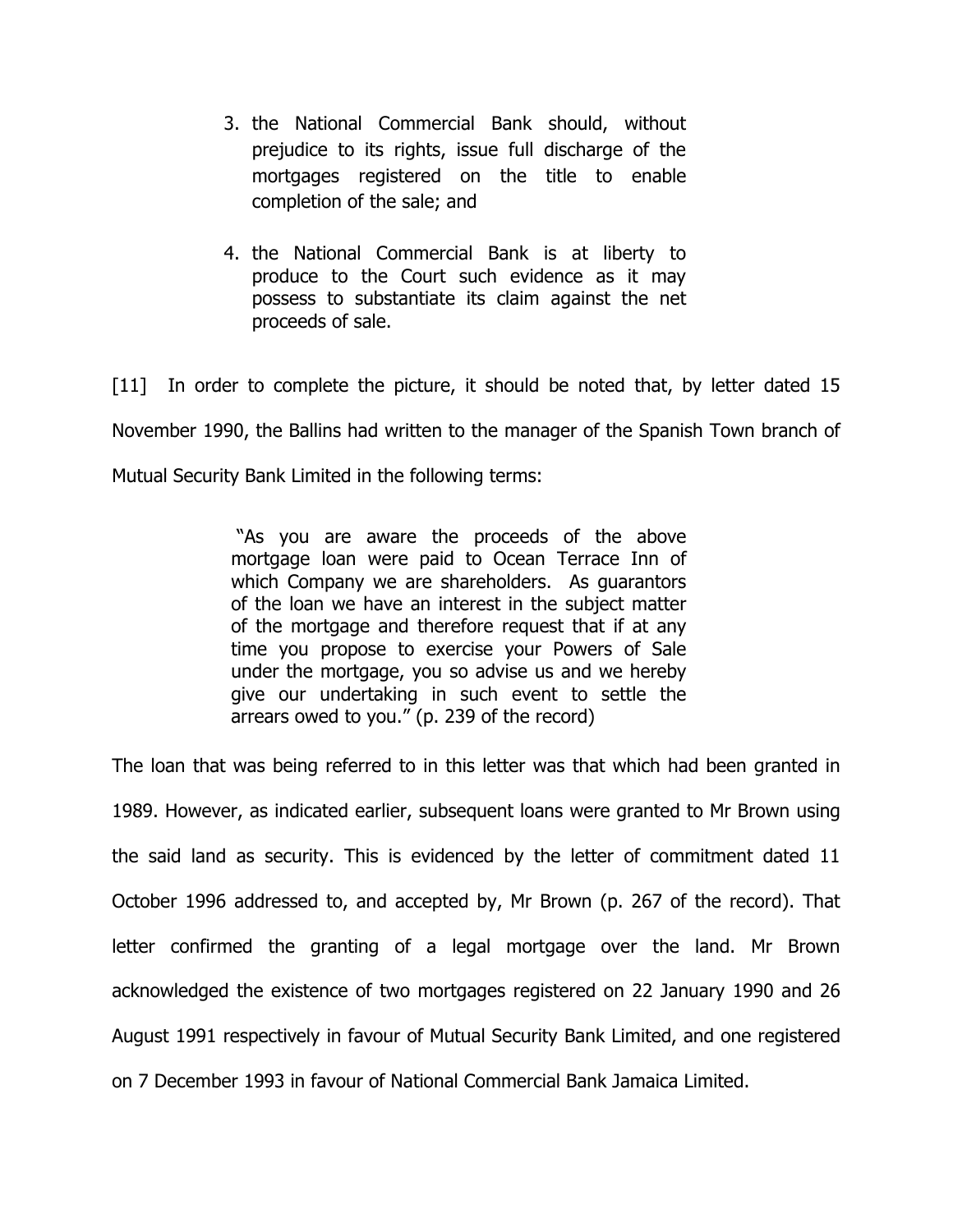[12] In his judgment, Reid J noted that National Commercial Bank Jamaica Limited had intervened "to assert an interest in the proceeds of sale of land owned by the judgment debtor J. H. Brown". The learned judge reasoned that although the Ballins were judgment creditors, they had no interest in or charge against the land to secure their debt; so, their entitlement to recover the proceeds of their judgment would be subject to those judgment creditors who had registered their interest. The caveat, he said, "could hardly have rendered the registration of the bank's mortgages nugatory". As a result, there had never been any competing interests in the said land to afford the applicants priority over the bank in the net proceeds of sale. He concluded "that the interest of the National Commercial Bank as mortgagee of the land must first be satisfied from the net proceeds of sale and the surplus if any should be paid to the Plaintiffs/Applicants".

#### Grounds of Appeal

- [13] The following grounds of appeal were filed:
	- "1. The Bank having been notified of the order for sale of the property as long ago as January 20, 1999, more than six years before the Bank became involved in the litigation, ought not to have been heard in these presents when it failed to take any action when it was then notified to enforce any right which it may have against the Defendant/Respondent.
		- 2. The Bank's interest, if any, could not accrue after the caveat of the Claimants/Appellants was lodged and certainly such interest could not continue to accrue after judgment was pronounced by Justice Ellis in October 3 1996.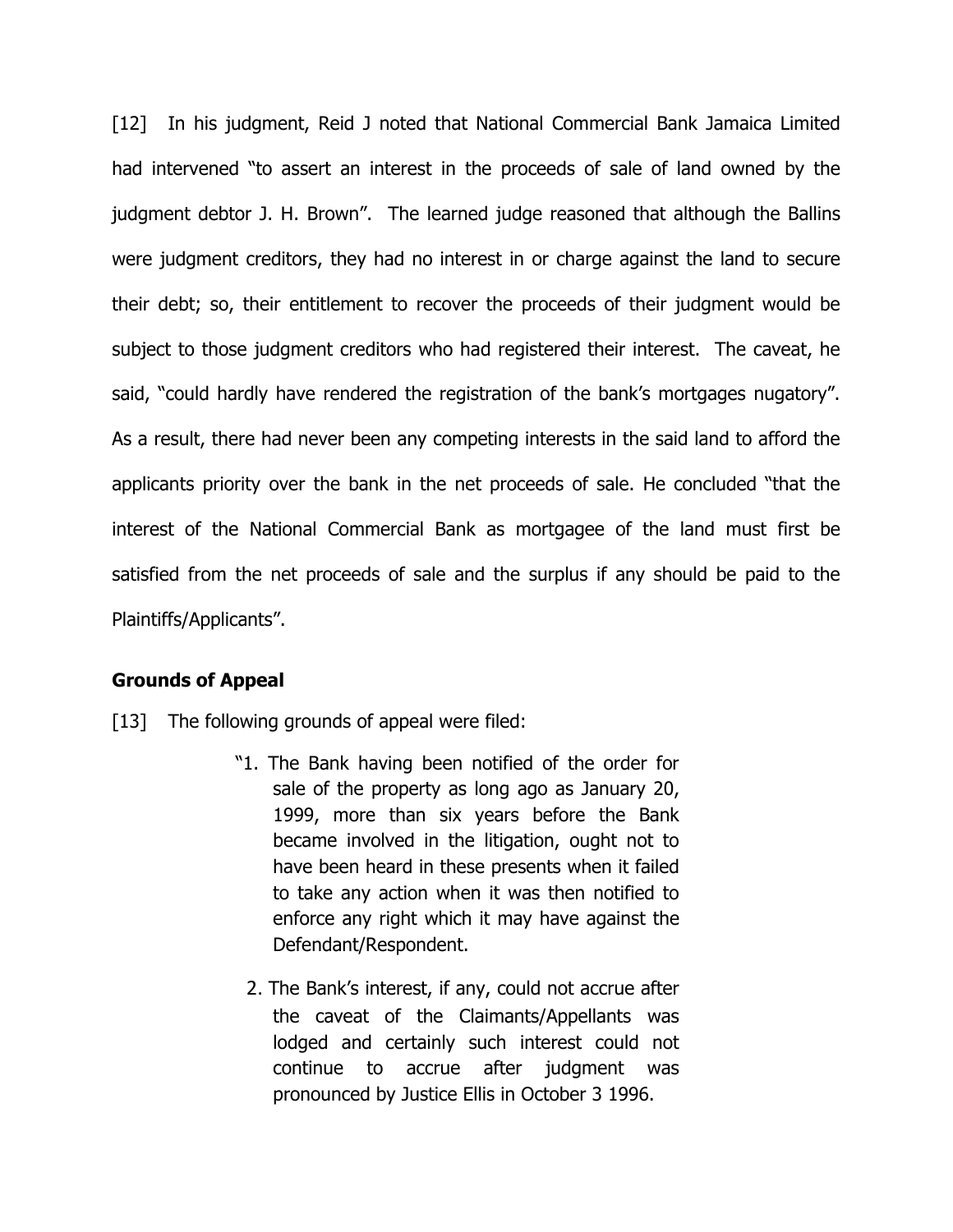- 3. The Bank, not having been properly joined and properly deployed its arguments according to the directions of the court which is required by the Civil Procedure Rules, was not entitled to descend upon the proceedings and thereby acquire the status of a legitimate litigant in the proceedings and the Bank certainly did not make any claim nor sought the court's permission to make any claim which it ought to have done when the proceedings commenced in 1990, having been notified by the process of suits and judgments, certainly when it was notified in 1999 on the  $20<sup>th</sup>$  of January.
- 4. After Justice Ellis handed down his judgment on the 3rd of October 1996, various interlocutory applications were heard and among those applications were three orders directing that property registered at Volume 1063 Folio 926 of the Register Book of Titles should be sold and the proceeds applied to satisfy the judgment handed down by Justice Ellis as aforesaid and until those judgments were set aside, His Lordship Justice Reid had no jurisdiction to make orders contrary to those orders for sale unless they were all set aside.
	- 5. The learned judge misdirected himself when he assumed jurisdiction to make declaration on behalf of the Bank when there was no request by the Bank for such declaration and there was no opportunity given to the Claimants/Appellants to resist such an application since it was not made and the first time that the Claimants/Appellants became aware that such declaration was in the offing, was when it was requested by the Bank's Counsel in his written submission after the proceedings had been completed, something that he could not properly have done when there were no claims therefor before the court.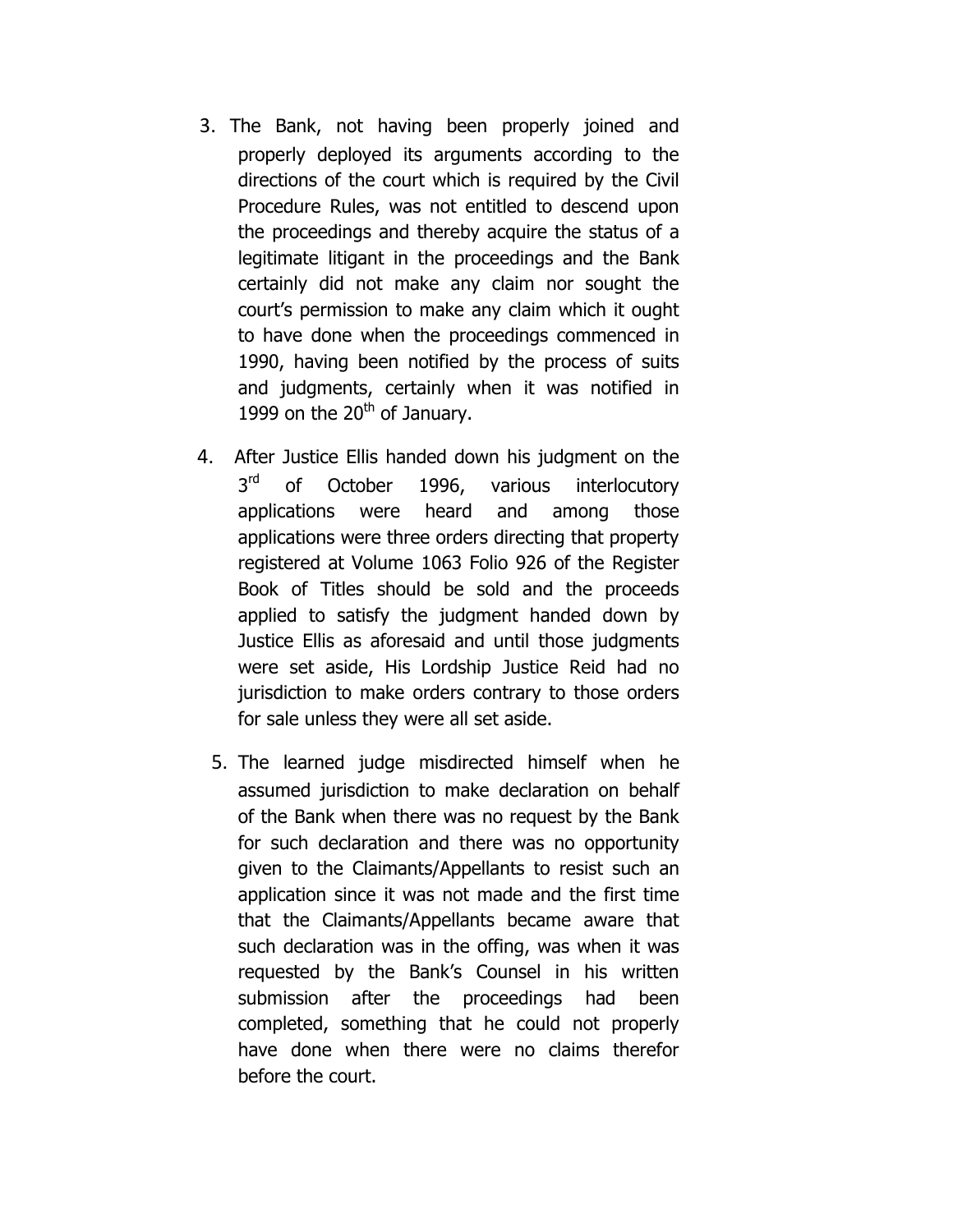- 6. The learned judge clearly misdirected himself when he held that there was no issue of priority of interest and therefore the claim of the Bank was unassailable when there was really no claim by the Bank except to say that the mortgage had not been paid and that the Claimants/Appellants did not supply any proof that the mortgage had been paid."
- [14] The order sought by the Ballins was as follows:
	- "1. That the National Commercial Bank was not properly joined as a party to these proceedings and therefore ought not to have been heard in the circumstances that it was heard.
	- 2. Further or in the alternative, that the order pronounced by Justice Reid on the 10<sup>th</sup> day of August 2006 be set aside and that the orders pronounced by Justices Ellis, Theobalds, Reckord and Sykes be carried out and that the proceeds of sale of the property aforesaid be paid to the Claimants/Appellants."

# The issues as seen by the Ballins

[15] The Ballins, through their attorney-at-law, Mr Raphael Codlin, identified six issues

for determination of the appeal. They are as follows:

- (i) Could Reid J have made the order which he made while the orders of the other judges remain extant?
- (ii) Could Reid J have set aside the order of Theobalds J?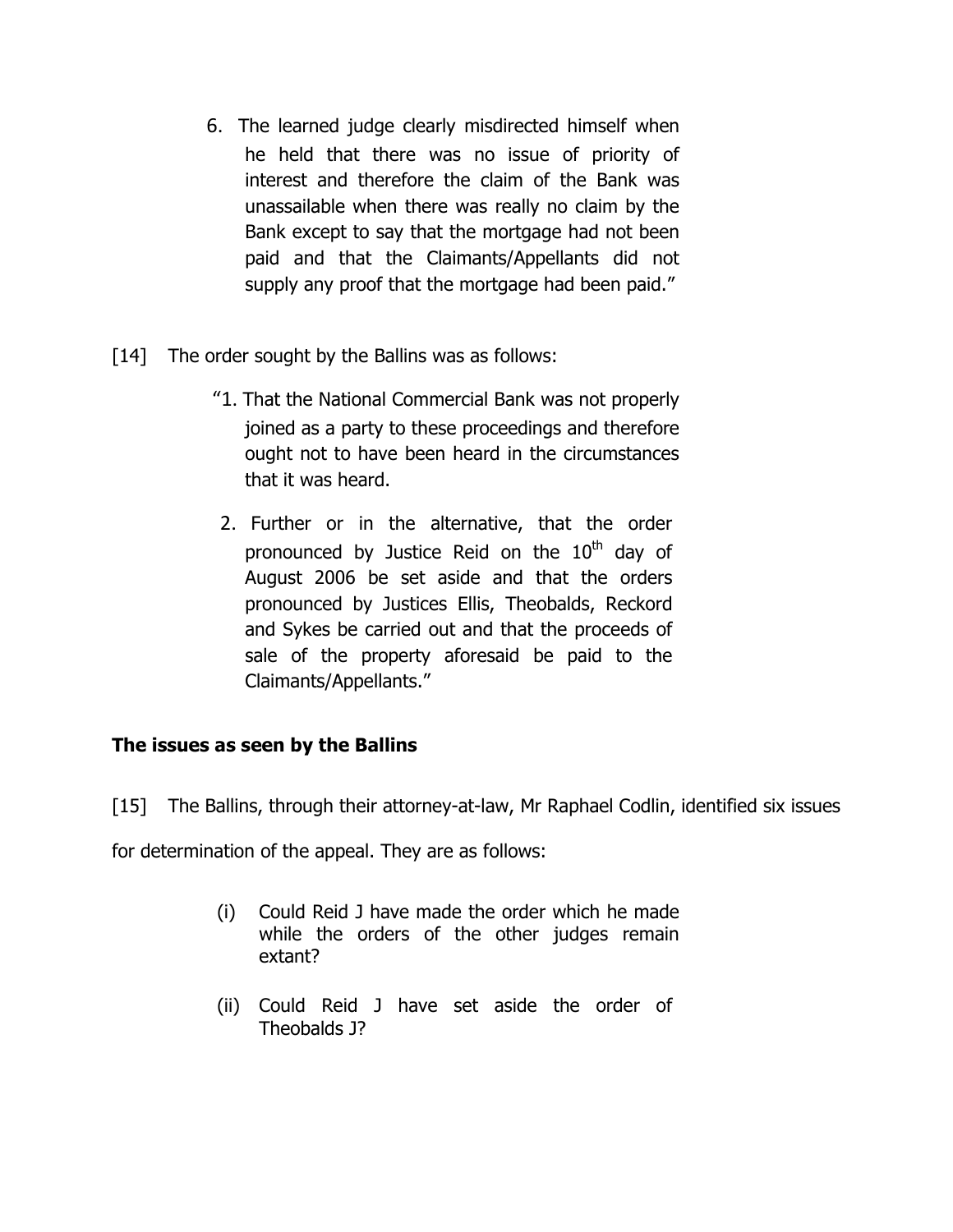- (iii) Was there a mortgage that the bank could properly enforce?
- (iv) Could the Ballins have properly lodged a caveat against the property?
- (v) What is the effect of non-notification of the bank by the Registrar of the Supreme Court pursuant to undertaking the investigation? and
- (vi) Was the procedure employed by Reid J consonant with the rules?

#### The submissions on behalf of the Ballins

[16] In respect of issues (i), (ii) and (v), Mr Codlin submitted that a judge of the Supreme Court does not have the power to make an order in the manner done by Reid J without setting aside the order made by the previous judges. The reason for this, he said, was that it had long been established that a court will not entertain conflicting orders as regards the same subject matter in the way Reid J has done because that will be a most potent source for confusion. In his view, the orders of Reid J and Theobalds J are conflicting. That which was done by Reid J, according to Mr Codlin, required the calling of witnesses in order to have the issues "properly deployed". The nonnotification of the bank by the Registrar of the Supreme Court as regards the undertaking of the investigation was not fatal to the Ballins' cause seeing that the bank was notified of the judgment in early 1999. There was ample time, he said, between the making of the order by Theobalds J and the orders made by Sykes and Dukharan JJ for the bank to intervene. It had a year in which to apply to set aside the order of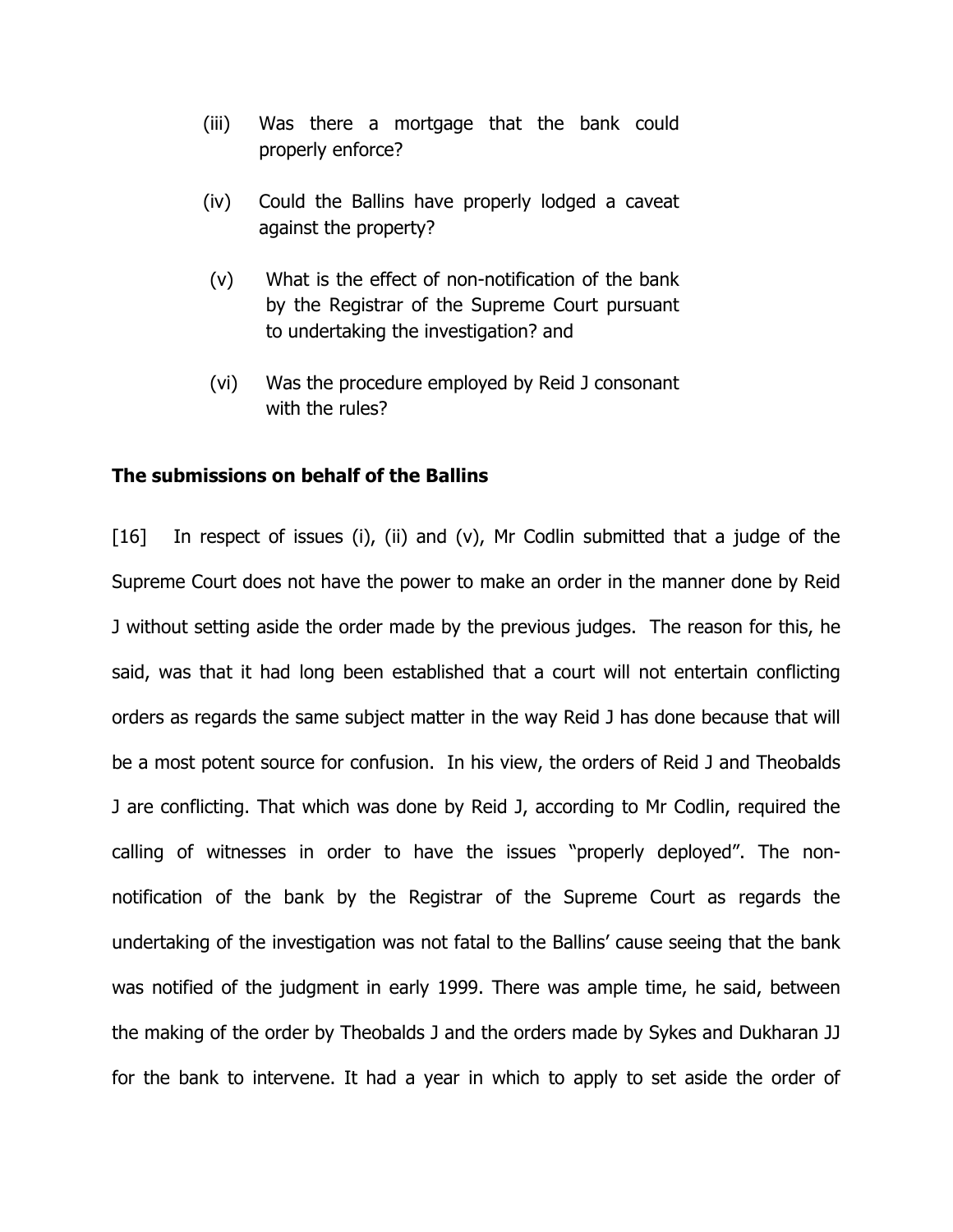Theobalds J but it had failed to do so. That failure, according to Mr Codlin, was a clear indication that the bank had no interest in pursuing that route.

[17] On issue (iii), Mr Codlin submitted that there was no mortgage in existence in favour of the bank, hence there is nothing to enforce. The evidence, he said, revealed that the only mortgage that was outstanding, the one given to Mutual Security Bank Limited ought to have been discharged as it had been paid. This was signified by the fact that Dr Neville Ballin's security had been returned to him.

[18] As regards issue (iv), the caveat, Mr Codlin submitted that one can lodge a caveat against a property without having an interest in that property. Hence, the fact that Ellis J found that the Ballins did not have an interest in the property did not preclude the lodging of a caveat by them. He cited section 139 of the Registration of Titles Act in support of this proposition. The failure of the bank, he said, to warn the caveat amounted to a surrender of its right to enforce the mortgage.

[19] In looking at the orders that were being sought by the Ballins, Mr Codlin said that the application was filed prior to the sale of the land, but the sale had taken place before the application came on for hearing before Reid J. He expressed the view that the learned judge made orders that had not been asked for, and so the appeal should be allowed. He contended that "the paying off of the mortgage is a factual issue". The title should have been given to the owner unless there was evidence that the mortgagor had given instructions for his title to be sent to National Commercial Bank Jamaica Limited. There was no evidence, he said, that National Commercial Bank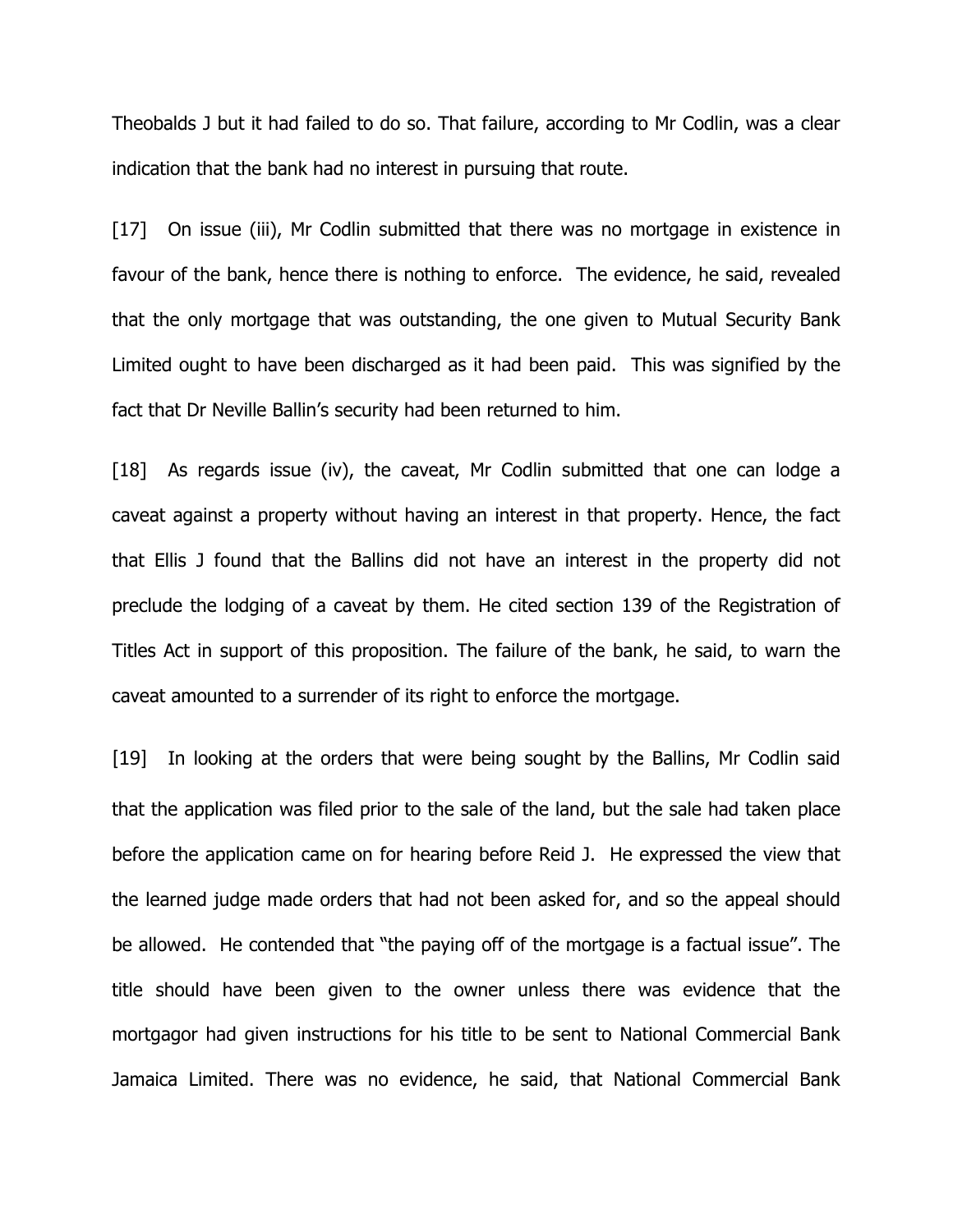Jamaica Limited had a right to hold the title. Mr Codlin conceded that apart from the mortgage that had been registered in favour of Mutual Security Bank Limited there were two other mortgages endorsed on the title. He submitted that they could not be enforced, as the caveat had been lodged earlier. According to him, these mortgages have no legal effect as a result of the caveat.

#### The submissions on behalf of the bank

[20] Mr Charles Piper, in response, submitted that the judgment of Ellis J which has not been appealed, determined that the Ballins have no interest in the land. The continued existence of the caveat, he said, does not vest any interest as the caveat itself does not create an interest in land; nor does it defeat an interest in land. He submitted that the Civil Procedure Rules contemplate the very issues that have arisen in this case. He referred specifically to rules 55.4 to 55.6 which deal with the making of an order for the sale of land and for the directions that may be given by the court upon the making of such an order.

[21] The rules referred to by Mr Piper are as follows:

#### "Order for sale

- 55.4 On making an order for sale, the court may
	- (a) permit the person having conduct of the sale to sell the land in such manner as that person thinks fit; or
	- (b) direct the manner in which the land is to be sold.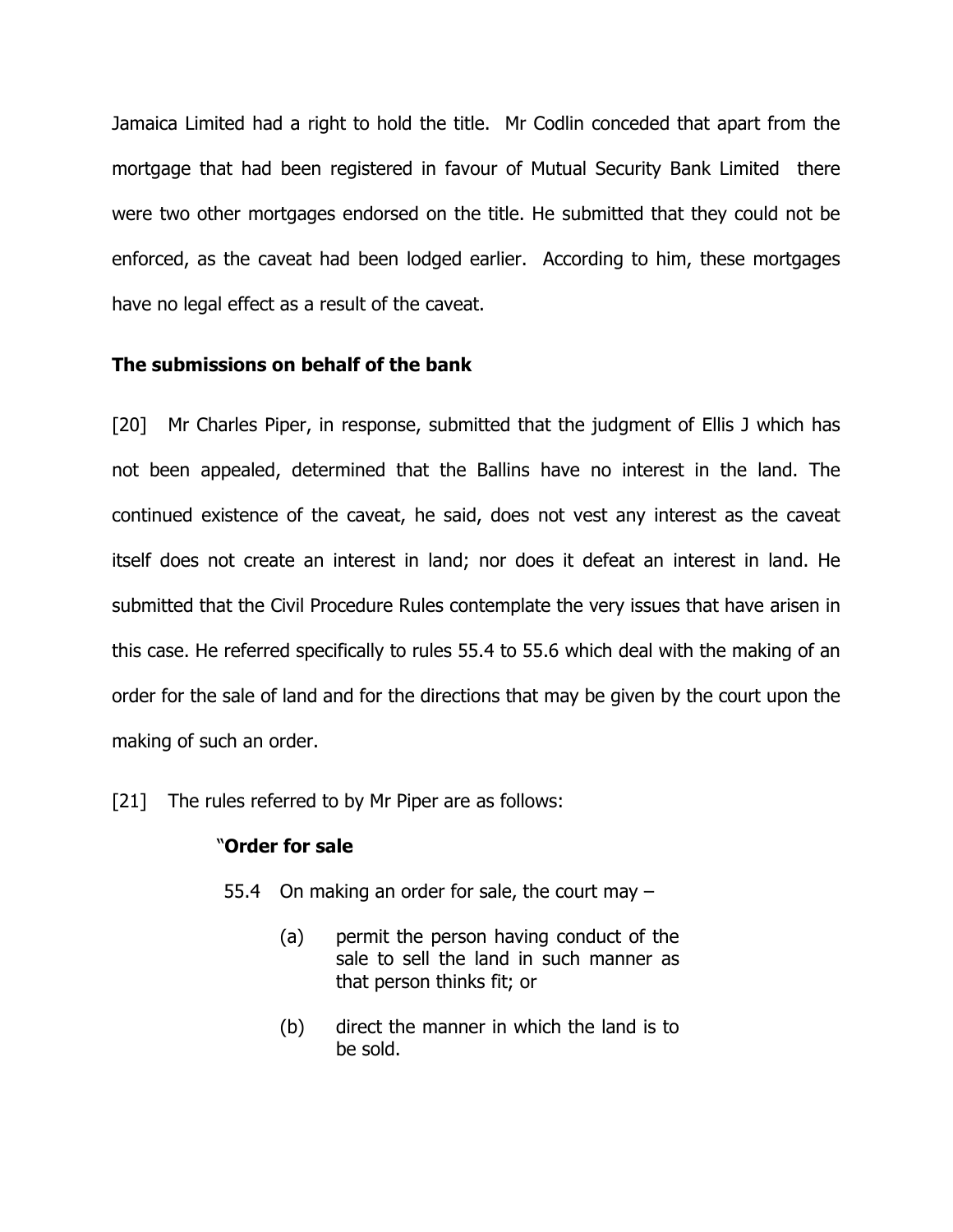### **Directions**

- 55.5 The court may give directions for the purpose of the sale, including  $-$ 
	- (a) fixing any reserve or minimum price for such sale;
	- (b) obtaining further evidence as to the valuation of the land;
	- (c) settling the particulars and conditions of sale;
	- (d)fixing the remuneration of the auctioneer or estate agent dealing with the sale;
	- (e) requiring payment of the net proceeds of sale into court or otherwise;
	- (f) an inquiry into what interests any interested persons may have in the land and the extent of such interests in the net proceeds of sale;
	- (g) how the net proceeds of sale should be applied; and
	- (h) certification of the result of the sale.

### Further directions

55.6 Any party or the person having the conduct of the sale may apply to the court to vary the directions or to make further directions."

[22] Mr Piper said that mortgage number 606280 was not discharged at the time the

matter was before Reid J and that Mr James Brown did not have the right to call for its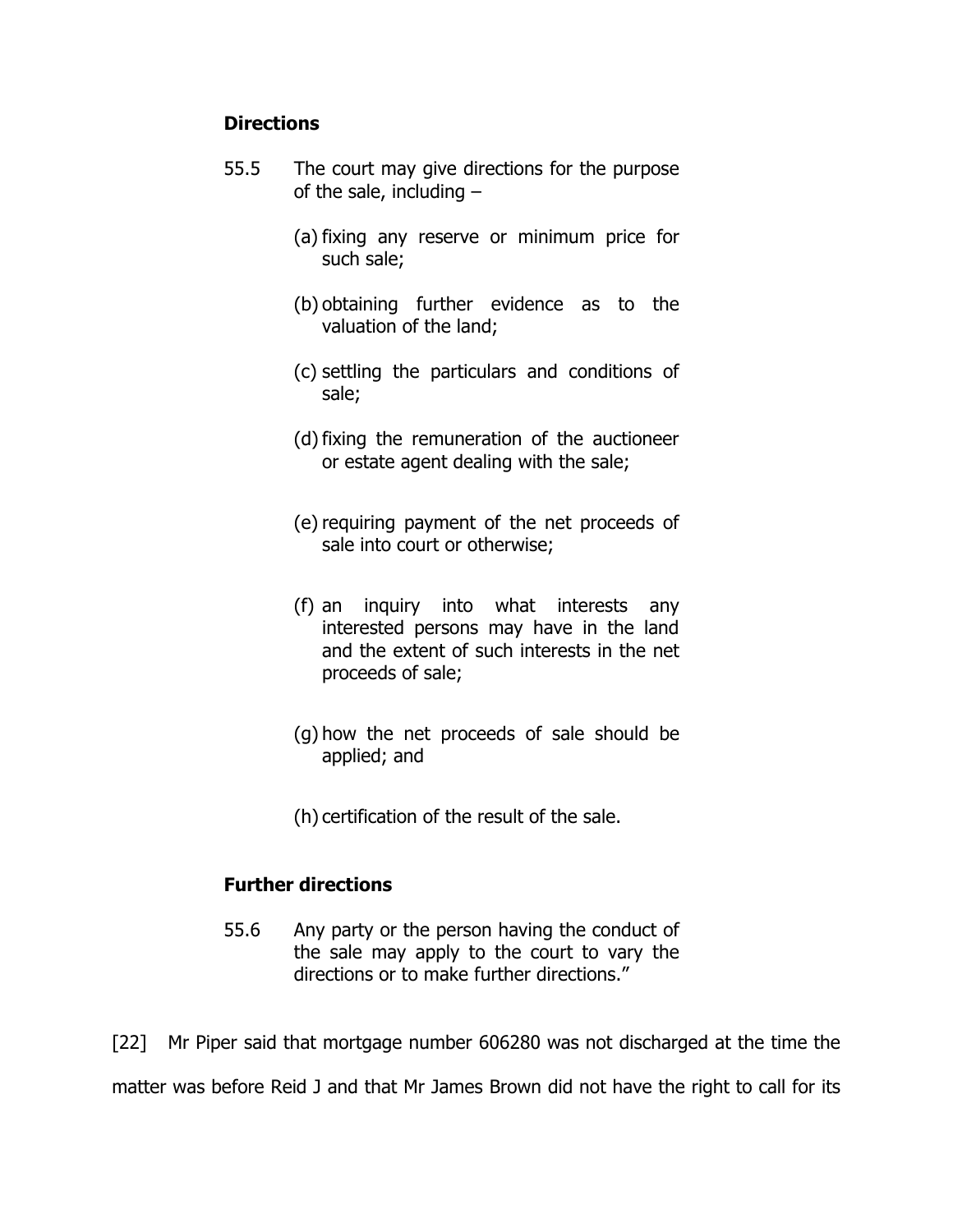discharge. He referred the court to the judgment in default that had been entered in favour of the bank, and pointed out that the affidavit of Ms Avis Andrews at page 230 of the record had not been challenged. There was, he said, clear evidence of the indebtedness of Mr Brown to the bank and submitted that Reid J was correct in finding that the mortgages remained outstanding in their entirety.

[23] The affidavit of Ms Avis Andrews, to which Mr Piper referred, states that Mutual Security Bank Limited was merged with National Commercial Bank Jamaica Limited with effect from 1 October 1996, resulting in the latter bank assuming the former's assets, liabilities and records relating thereto. The respondent James Brown was a customer of the Young Street, Spanish Town branch of Mutual Security Bank Limited. He obtained a loan from that branch for and on behalf of Ocean Terrace Inn Limited, of which he was a shareholder to the amount of 51%. This loan was secured by, among other things, a mortgage over the property in question. That mortgage was endorsed on the title as mortgage number 606280. The Ballins acknowledged to Mutual Security Bank the existence of this loan, and the fact that the proceeds were paid to Ocean Terrace Inn Limited of which they were shareholders. The Ballins further acknowledged that Mutual Security Bank Limited had the power to sell the property, and gave an undertaking to settle any arrears owed in respect of the mortgage. Subsequently, the respondent Brown obtained a personal loan from the said Spanish Town branch of Mutual Security Bank Limited, which loan was also secured by a mortgage over the said property. Mr Brown also obtained a loan from National Commercial Bank Jamaica Limited, Morant Bay, which loan was endorsed on the title, albeit after the caveat had been lodged.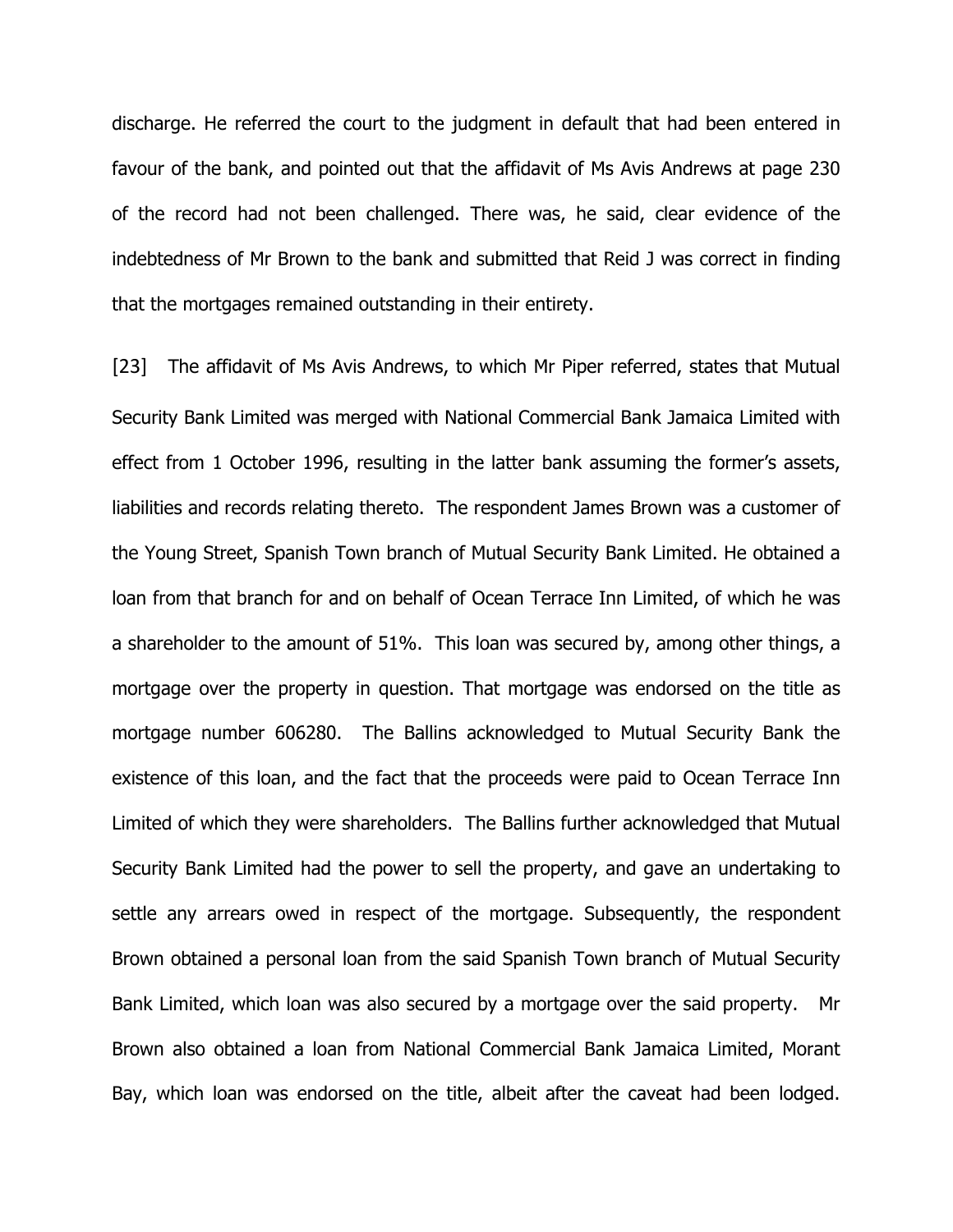The mortgages endorsed on the title have not been cleared, and the sums remain outstanding.

#### Determination of the issues

[24] The Ballins have posed the question of whether Reid J could have made the order while the orders of the other judges were extant. In answering this question, it is necessary to refer to the various orders made over the years by the learned judges. The first relevant order was made by Theobalds J. He had before him a summons to execute the judgment entered in favour of the Ballins by Ellis J. However, by consent of the parties, the matter was referred to the Registrar "without seeking any order against the land at this stage". Later, on 12 August 1998, presumably after the Registrar had made the necessary inquiries, Theobalds J made an order for sale of the land and for the proceeds to be applied in satisfaction of the judgment. There followed the order of Reckord J (affirmed by this court) authorizing a sale at public auction. The next order of significance was that of Sykes J (Ag) (as he then was) specifying to whom the property was to be sold. It was followed by the order of Dukharan J (as he then was), instructing that the sale was to be proceeded with and that the bank should without prejudice to its rights issue full discharge of the mortgages registered on the title subject to the production by the bank of evidence to substantiate any claim it may have against the proceeds of sale.

[25] It is to be noted that all these orders with the exception of that made by Reckord J were made with the consent of the parties. As said earlier, the order of Reckord J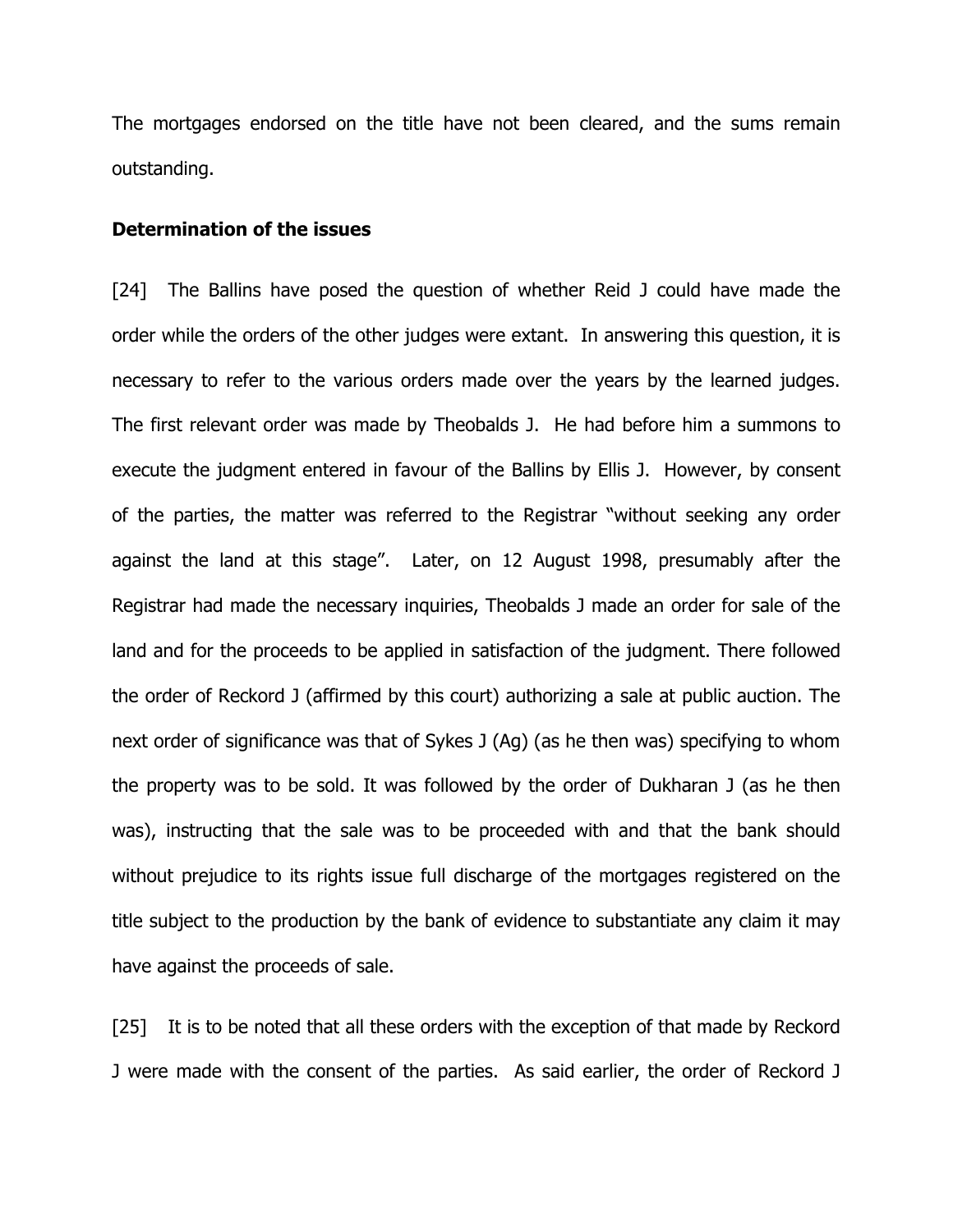was affirmed by this court. It is clear that the orders were all made with a view to having a resolution of the matter that has been in the courts for two decades. They seem to follow logically in a natural progression, and there is no conflict between them and the proceedings before Reid J. It is rather strange that having consented to these orders, the Ballins should now be objecting to the intervention of the bank and the proceedings before Reid J which followed on the order of Dukharan J that due recognition was to be given to the rights of the mortgagee bank.

[26] The second question posed was whether Reid J could have set aside the order of Theobalds J. This question does not arise as Reid J did not set aside the order of Theobalds J. To think otherwise is to demonstrate a misunderstanding of the various steps in the history of the matter.

[27] The remaining issues as posed by the Ballins may be dealt with together. National Commercial Bank Jamaica Limited was not an intruder as has been portrayed by Mr Codlin in his arguments before us. The bank has a legitimate interest in the property involved, and it has produced evidence to support its claim. The mortgages have been registered, and there has been no evidence to show that the sums borrowed have been completely repaid thereby making it just and right for the mortgages to be discharged, without more. The return of a "security" to a guarantor does not show that a mortgage has been repaid, as has been advanced by Mr Codlin. One would have thought that a receipt or cleared cheque would have been forthcoming in such a situation. An insurance policy or other form of security can be returned to a guarantor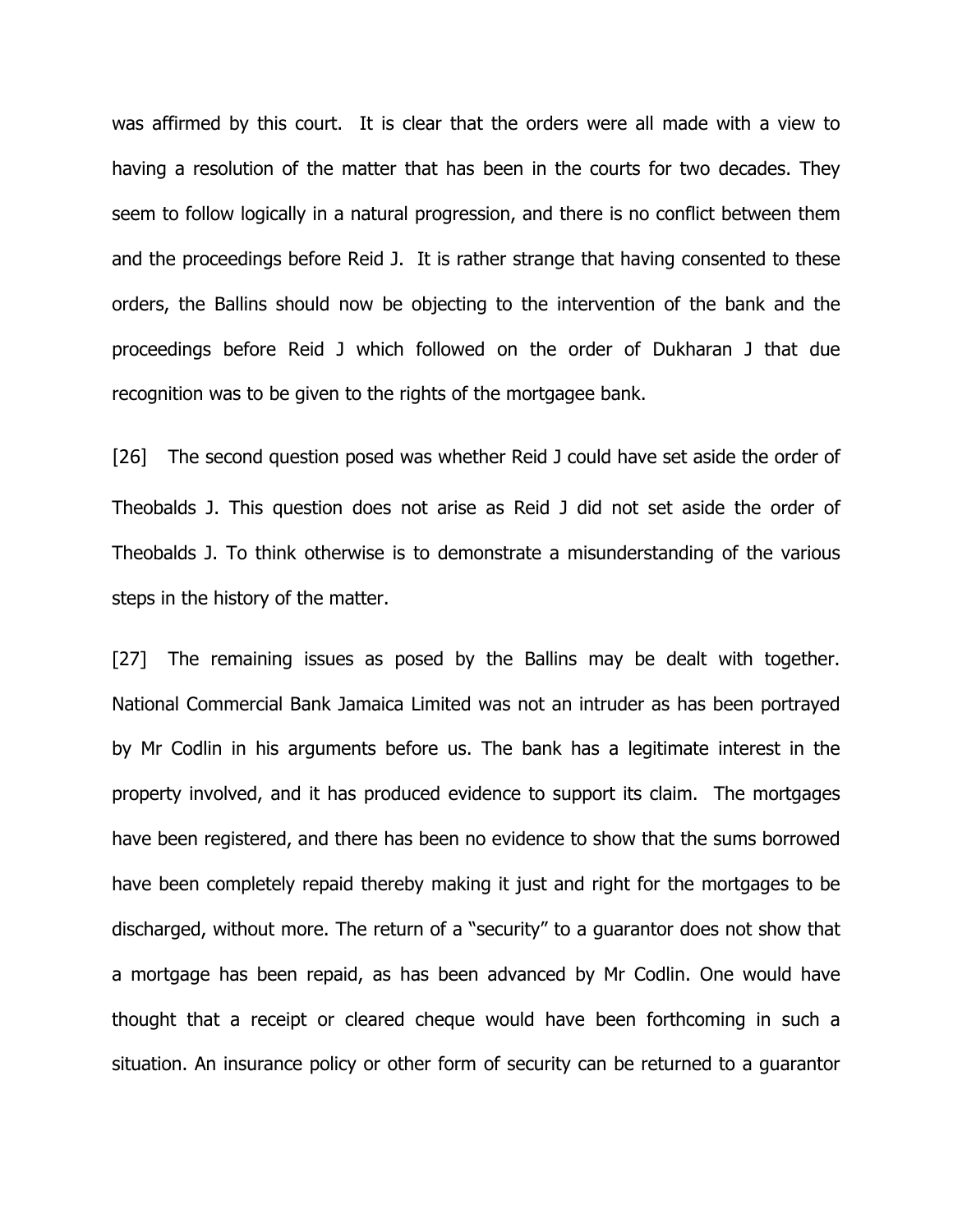for a variety of reasons. Finally, we have not been pointed to any rule or practice that frowns on the procedure that was adopted before Reid J. It clearly allowed for the parties to deal with the matter by affidavit evidence, and it was utilized to the fullest by all concerned.

### **Conclusion**

[28] In the circumstances, it cannot be said that there is any merit in this appeal. Accordingly, the appeal is dismissed. The order of Reid J is affirmed and the National Commercial Bank Jamaica Limited is to have the agreed or taxed costs of the appeal, such costs to be paid by the Ballins.

### COOKE JA

[29] I have read in draft the judgment of my brother Panton P. I agree with his reasoning and conclusions. There is nothing I wish to add.

#### DUKHARAN JA

[30] I too agree with the reasoning and conclusion of my brother Panton P and have nothing to add.